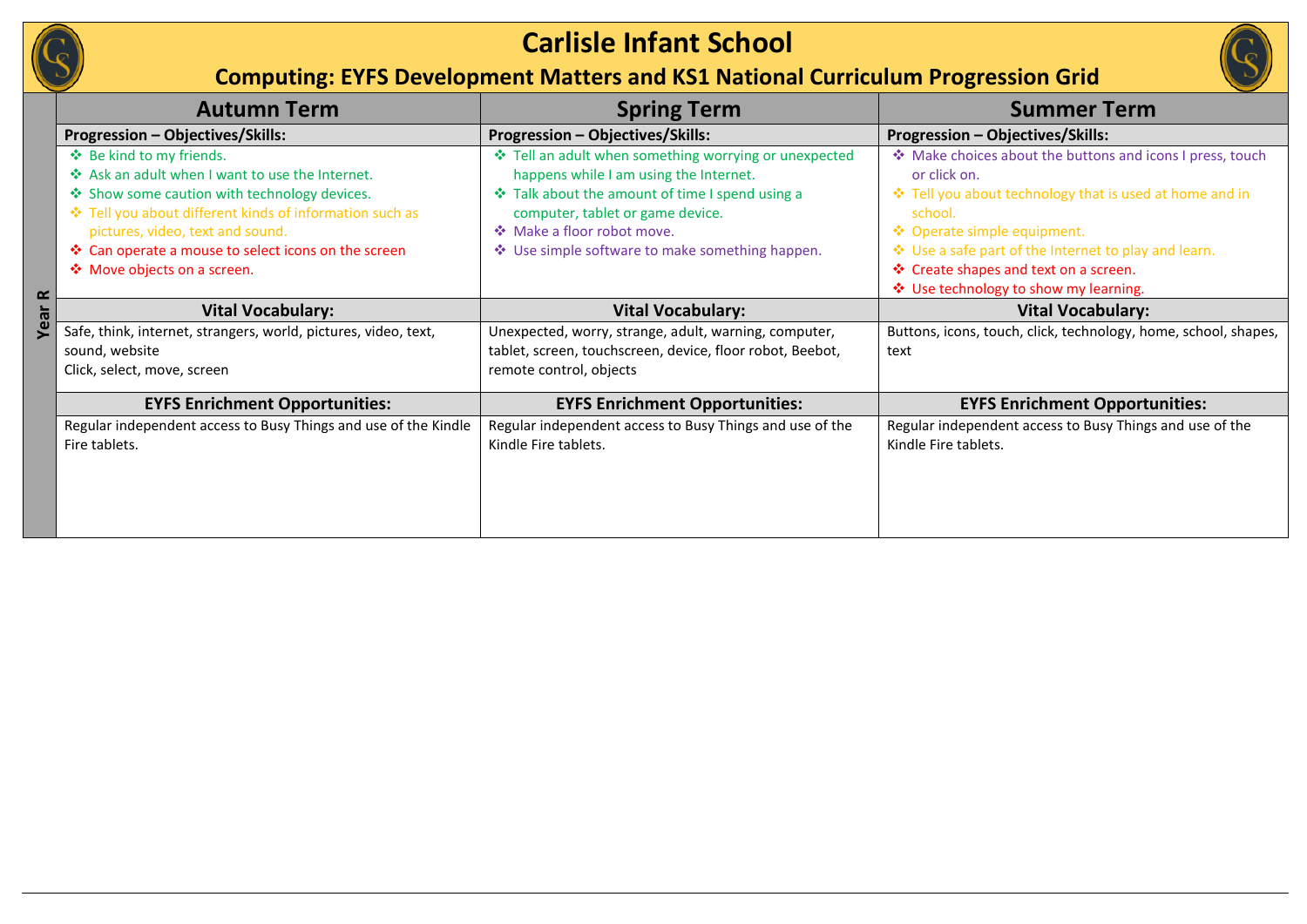|                                                 | <b>Autumn Term</b>                                                                                                                                                                                                                                                                                                                                                                                                                                                                                                                                                                                                                                                                                                                                                                                                                                                                                                                                                                    | <b>Spring Term</b>                                                                                                                                                                                                                                                                                                                                                                                                                                                                                                                                                                                                                                                                                                                                                                                                                                                                                                                                                                                                                                                                                                                                                 | <b>Summer Term</b>                                                                                                                                                                                                                                                                                                                                                                                                                                                                                                                                                                                                                                                                                                                                                                                                                                                                                                                                                                                                                                                                                                                                                                                                                                                                                                                               |
|-------------------------------------------------|---------------------------------------------------------------------------------------------------------------------------------------------------------------------------------------------------------------------------------------------------------------------------------------------------------------------------------------------------------------------------------------------------------------------------------------------------------------------------------------------------------------------------------------------------------------------------------------------------------------------------------------------------------------------------------------------------------------------------------------------------------------------------------------------------------------------------------------------------------------------------------------------------------------------------------------------------------------------------------------|--------------------------------------------------------------------------------------------------------------------------------------------------------------------------------------------------------------------------------------------------------------------------------------------------------------------------------------------------------------------------------------------------------------------------------------------------------------------------------------------------------------------------------------------------------------------------------------------------------------------------------------------------------------------------------------------------------------------------------------------------------------------------------------------------------------------------------------------------------------------------------------------------------------------------------------------------------------------------------------------------------------------------------------------------------------------------------------------------------------------------------------------------------------------|--------------------------------------------------------------------------------------------------------------------------------------------------------------------------------------------------------------------------------------------------------------------------------------------------------------------------------------------------------------------------------------------------------------------------------------------------------------------------------------------------------------------------------------------------------------------------------------------------------------------------------------------------------------------------------------------------------------------------------------------------------------------------------------------------------------------------------------------------------------------------------------------------------------------------------------------------------------------------------------------------------------------------------------------------------------------------------------------------------------------------------------------------------------------------------------------------------------------------------------------------------------------------------------------------------------------------------------------------|
| Skills<br>ectives/<br>jao<br>Year 1 Progression | Computing systems and networks - Technology around us<br>❖ Recognise common uses of information technology<br>beyond school<br>❖ Use technology purposefully to create, organise, store,<br>manipulate, and retrieve digital content<br>❖ Use technology safely and respectfully, keeping personal<br>information private; identify where to go for help and<br>support when they have concerns about content or<br>contact on the internet or other online technologies.<br>• Develop understanding of technology and how it can help.<br>• Become familiar with the different components of a<br>computer - developing their keyboard and mouse skills.<br>• Consider how to use technology responsibly.<br>Creating media - Digital painting<br>❖ Use technology purposefully to create, organise, store,<br>manipulate, and retrieve digital content<br>• Develop understanding of a range of tools used for digital<br>painting.<br>• Use tools to create own digital paintings. | Creating media - Digital writing<br>❖ Use technology purposefully to create, organise, store,<br>manipulate and retrieve digital content<br>Use technology safely and respectfully, keeping<br>豪。<br>personal information private<br>• Develop understanding of the various aspects of using a<br>computer to create and manipulate text.<br>• Become more familiar with using a keyboard and mouse<br>to enter and remove text.<br>• Consider how to change the look of their text, and justify<br>their reasoning in making these changes.<br>• Consider the differences between using a computer to<br>create text, and writing text on paper.<br>Data and information - Grouping data<br>❖ Use technology purposefully to create, organise, store,<br>manipulate and retrieve digital content<br>❖ Use technology safely and respectfully<br>• Introduce data and information.<br>• Use labels to put objects into groups, and label<br>• Demonstrate counting objects, before and after the<br>objects are grouped.<br>• Demonstrate ability to sort objects into different groups,<br>based on the properties they choose.<br>• Answer questions about data. | Programming A - Moving a robot<br>Understand what algorithms are; how they are<br>implemented as programs on digital devices; and that<br>programs execute by following precise and unambiguous<br><b>instructions</b><br>❖ Create and debug simple programs<br>❖ Use logical reasoning to predict the behaviour of simple<br>programs<br>❖ Recognise common uses of information technology<br>beyond school<br>• Explore using individual commands, both with other<br>learners and as part of a computer program.<br>• Identify what each floor robot command does and use that<br>knowledge to start predicting the outcome of programs.<br>• Introduce the early stages of program design through the<br>introduction of algorithms.<br>Programming B - Introduction to animation<br>Understand what algorithms are; how they are<br>implemented as programs on digital devices; and that<br>programs execute by following precise and unambiguous<br><b>instructions</b><br>❖ Create and debug simple programs<br>❖ Use logical reasoning to predict the behaviour of simple<br>programs<br>• Explore the way a project looks by investigating sprites and<br>backgrounds.<br>• Use programming blocks to use, modify, and create<br>programs.<br>• Introduce the early stages of program design through the<br>introduction of algorithms. |
|                                                 | <b>Vital Vocabulary:</b>                                                                                                                                                                                                                                                                                                                                                                                                                                                                                                                                                                                                                                                                                                                                                                                                                                                                                                                                                              | <b>Vital Vocabulary:</b>                                                                                                                                                                                                                                                                                                                                                                                                                                                                                                                                                                                                                                                                                                                                                                                                                                                                                                                                                                                                                                                                                                                                           | <b>Vital Vocabulary:</b>                                                                                                                                                                                                                                                                                                                                                                                                                                                                                                                                                                                                                                                                                                                                                                                                                                                                                                                                                                                                                                                                                                                                                                                                                                                                                                                         |
| 1<br>ear                                        | Technology, Computer, mouse, trackpad, keyboard, screen,<br>double-click, typing<br>paint program, tool, paintbrush, erase, fill, undo, shape tools,<br>line tool, fill tool, undo tool, brush style                                                                                                                                                                                                                                                                                                                                                                                                                                                                                                                                                                                                                                                                                                                                                                                  | Word processor, keyboard, keys, letters, Google Docs, keys,<br>letters, numbers, space, backspace, text cursor, capital<br>letters, toolbar, bold, italic, underline, cursor, select, font,<br>toolbar, undo, font<br>Object, label, group, search, image, property, colour, size,<br>shape, value, data set, more, less, most, fewest, the same                                                                                                                                                                                                                                                                                                                                                                                                                                                                                                                                                                                                                                                                                                                                                                                                                   | Forwards, backwards, turn, clear, go, commands,<br>instructions, directions, left, right, plan, algorithm, program,<br>route, plan<br>ScratchJr, Bee-Bot, command, sprite, compare, programming,<br>programming area, block, joining, command, start block, run,<br>program, background, delete, reset, predict, effect, change,<br>value, instructions, sprite, appropriate, design, programming<br>blocks                                                                                                                                                                                                                                                                                                                                                                                                                                                                                                                                                                                                                                                                                                                                                                                                                                                                                                                                      |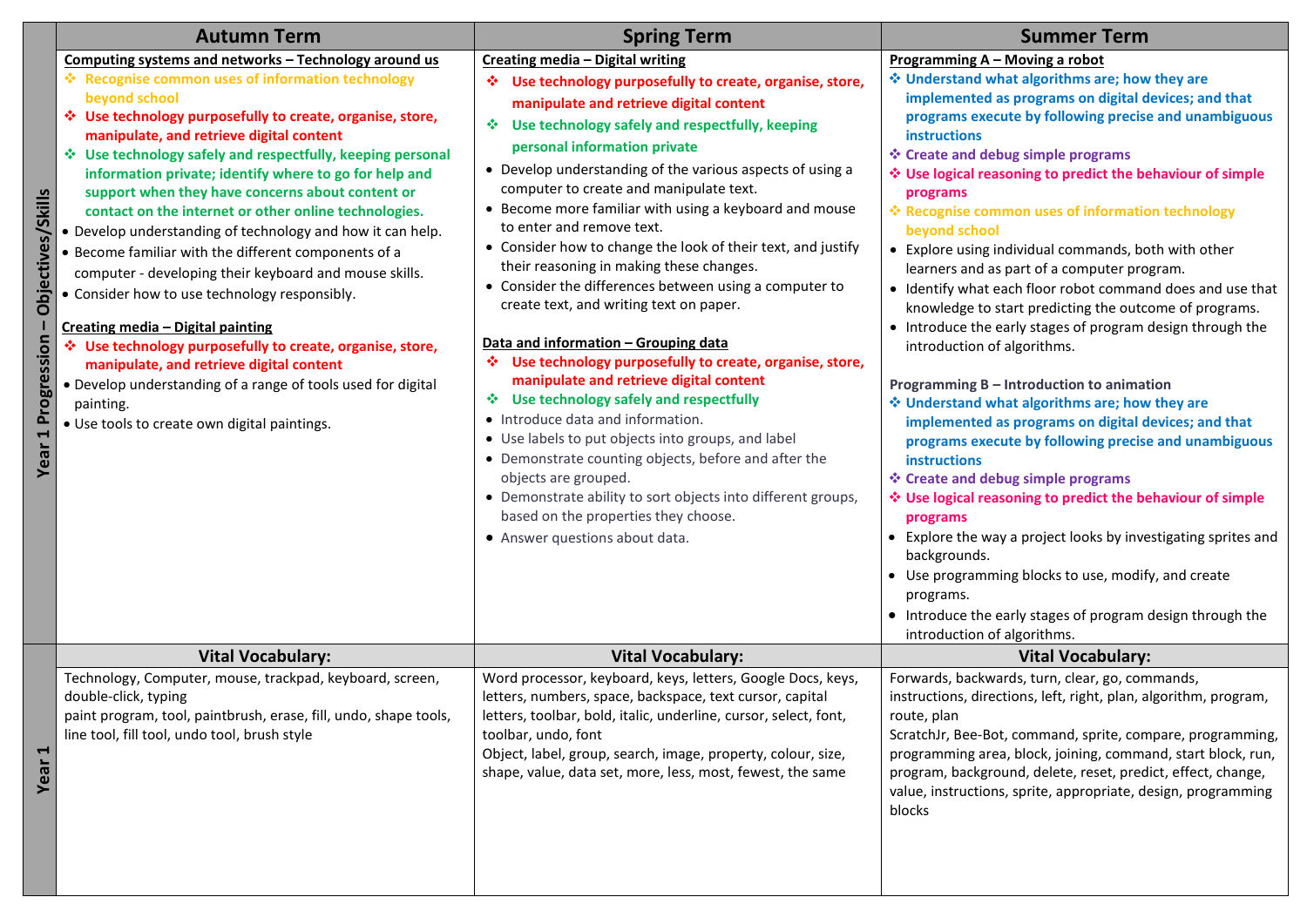|                                                   | <b>Autumn Term</b>                                                                                                                                                                                                                                                                                                                                                                                                                                                                                                                                                                                                                                                                                                                                                                                                                                                                                                                                                                                                                                                                                                                                                             | <b>Spring Term</b>                                                                                                                                                                                                                                                                                                                                                                                                                                                                                                                                                                                                                                                                                                                                                                                                                                                                                                                                                                                                                       | <b>Summer Term</b>                                                                                                                                                                                                                                                                                                                                                                                                                                                                                                                                                                                                                                                                                                                                                                                                                                                                                                                                                                                                                                                                                                                                                                                                                                                                                                                                                                                                                                                                                                                                                                                                                         |
|---------------------------------------------------|--------------------------------------------------------------------------------------------------------------------------------------------------------------------------------------------------------------------------------------------------------------------------------------------------------------------------------------------------------------------------------------------------------------------------------------------------------------------------------------------------------------------------------------------------------------------------------------------------------------------------------------------------------------------------------------------------------------------------------------------------------------------------------------------------------------------------------------------------------------------------------------------------------------------------------------------------------------------------------------------------------------------------------------------------------------------------------------------------------------------------------------------------------------------------------|------------------------------------------------------------------------------------------------------------------------------------------------------------------------------------------------------------------------------------------------------------------------------------------------------------------------------------------------------------------------------------------------------------------------------------------------------------------------------------------------------------------------------------------------------------------------------------------------------------------------------------------------------------------------------------------------------------------------------------------------------------------------------------------------------------------------------------------------------------------------------------------------------------------------------------------------------------------------------------------------------------------------------------------|--------------------------------------------------------------------------------------------------------------------------------------------------------------------------------------------------------------------------------------------------------------------------------------------------------------------------------------------------------------------------------------------------------------------------------------------------------------------------------------------------------------------------------------------------------------------------------------------------------------------------------------------------------------------------------------------------------------------------------------------------------------------------------------------------------------------------------------------------------------------------------------------------------------------------------------------------------------------------------------------------------------------------------------------------------------------------------------------------------------------------------------------------------------------------------------------------------------------------------------------------------------------------------------------------------------------------------------------------------------------------------------------------------------------------------------------------------------------------------------------------------------------------------------------------------------------------------------------------------------------------------------------|
| /Skills<br>Objectives/<br>Progression<br>2<br>ear | Computing systems and networks - IT around us<br>* Understand what algorithms are, how they are<br>implemented as programs on digital devices, and that<br>programs execute by following precise and unambiguous<br>instructions<br>Create and debug simple programs<br>* Use logical reasoning to predict the behaviour of simple<br>programs<br>• Introduce learners to on-screen programming through<br>ScratchJr.<br>• Explore the way a project looks by investigating sprites and<br>backgrounds.<br>• Use programming blocks to use, modify, and create<br>programs.<br>• Introduced the early stages of program design through the<br>introduction of algorithms.<br>Creating media - Digital photography<br>* Use technology purposefully to create, organise, store,<br>manipulate, and retrieve digital content<br>Recognise common uses of information technology<br>beyond school<br>* Use technology safely and respectfully, keeping personal<br>information private<br>• Recognise that different devices can be used to capture<br>photographs<br>• Experience capturing, editing, and improving photos.<br>• Recognise that images they see may not be real. | Creating media - Making music<br>Use technology purposefully to create, organise, store,<br>manipulate, and retrieve digital content<br>• Listen to a variety of pieces of music and consider how<br>music can make them think and feel.<br>• Compare creating music digitally and non-digitally.<br>• Look at patterns and purposefully create music.<br>Data and information - Pictograms<br>Use technology purposefully to create, organise, store,<br>manipulate, and retrieve digital content<br>❖ Use technology safely and respectfully, keeping personal<br>information private; identify where to go for help and<br>support when they have concerns about content or<br>contact on the internet or other online technologies.<br>• Understand what the term data means and how data can be<br>collected in the form of a tally chart.<br>• Learn the term 'attribute' and use this to help them organise<br>data.<br>• Present data in the form of pictograms and block diagrams.<br>• Use data presented to answer questions. | Programming A - Robot algorithms<br>Understand what algorithms are, how they are<br>implemented as programs on digital devices, and that<br>programs execute by following precise and unambiguous<br><b>instructions</b><br>Create and debug simple programs<br><b>↓ Use logical reasoning to predict the behaviour of simple</b><br>programs<br>* Use technology safely and respectfully, keeping personal<br>information private; identify where to go for help and<br>support when they have concerns about content or<br>contact on the internet or other online technologies.<br>• Develop understanding of instructions in sequences and<br>use logical reasoning to predict outcomes.<br>• Use given commands in different orders to investigate how<br>the order affects the outcome.<br>• Learn about design in programming.<br>• Develop artwork and test it for use in a program.<br>• Design algorithms and then test those algorithms as<br>programs and debug them.<br>Programming B - An introduction to quizzes<br>Understand what algorithms are, how they are<br>implemented as programs on digital devices, and that<br>programs execute by following precise and unambiguous<br>instructions<br>Create and debug simple programs<br>* Use logical reasoning to predict the behaviour of simple<br>programs<br>• Understand that sequences of commands have an<br>outcome, and make predictions based on their learning.<br>• Use and modify designs to create their own quiz questions<br>in ScratchJr<br>• Realise designs in ScratchJr using blocks of code.<br>• Evaluate work and make improvements to programming |
|                                                   | <b>Vital Vocabulary:</b>                                                                                                                                                                                                                                                                                                                                                                                                                                                                                                                                                                                                                                                                                                                                                                                                                                                                                                                                                                                                                                                                                                                                                       | <b>Vital Vocabulary:</b>                                                                                                                                                                                                                                                                                                                                                                                                                                                                                                                                                                                                                                                                                                                                                                                                                                                                                                                                                                                                                 | projects.<br><b>Vital Vocabulary:</b>                                                                                                                                                                                                                                                                                                                                                                                                                                                                                                                                                                                                                                                                                                                                                                                                                                                                                                                                                                                                                                                                                                                                                                                                                                                                                                                                                                                                                                                                                                                                                                                                      |
| 2<br>Year                                         | Information technology (IT), computer, barcode,<br>scanner/ scan<br>Device, camera, photograph, capture, image, digital, portrait,<br>landscape, framing, subject, compose, light sources, flash,<br>focus, background, editing, filter, format, framing, lighting                                                                                                                                                                                                                                                                                                                                                                                                                                                                                                                                                                                                                                                                                                                                                                                                                                                                                                             | Music, planets, Mars, Venus, war, peace, quiet, loud, feelings,<br>emotions, pattern, rhythm, pulse, Neptune, pitch, tempo,<br>rhythm, notes, instrument, create, beat, open, edit<br>More than, less than, most, least, organise, data, object, tally<br>chart, votes, total, pictogram, enter, compare, objects, count,                                                                                                                                                                                                                                                                                                                                                                                                                                                                                                                                                                                                                                                                                                                | Instruction, sequence, clear, unambiguous, algorithm,<br>program, order, commands, predict/prediction, artwork,<br>design, route, mat, debugging<br>Run, start, outcome, blocks, sprite, actions, project, modify,<br>change, build, match, compare, debug, features, evaluate                                                                                                                                                                                                                                                                                                                                                                                                                                                                                                                                                                                                                                                                                                                                                                                                                                                                                                                                                                                                                                                                                                                                                                                                                                                                                                                                                             |
|                                                   |                                                                                                                                                                                                                                                                                                                                                                                                                                                                                                                                                                                                                                                                                                                                                                                                                                                                                                                                                                                                                                                                                                                                                                                | explain, more, less, common, attribute, group, same,<br>different, conclusion, block diagram, sharing                                                                                                                                                                                                                                                                                                                                                                                                                                                                                                                                                                                                                                                                                                                                                                                                                                                                                                                                    |                                                                                                                                                                                                                                                                                                                                                                                                                                                                                                                                                                                                                                                                                                                                                                                                                                                                                                                                                                                                                                                                                                                                                                                                                                                                                                                                                                                                                                                                                                                                                                                                                                            |